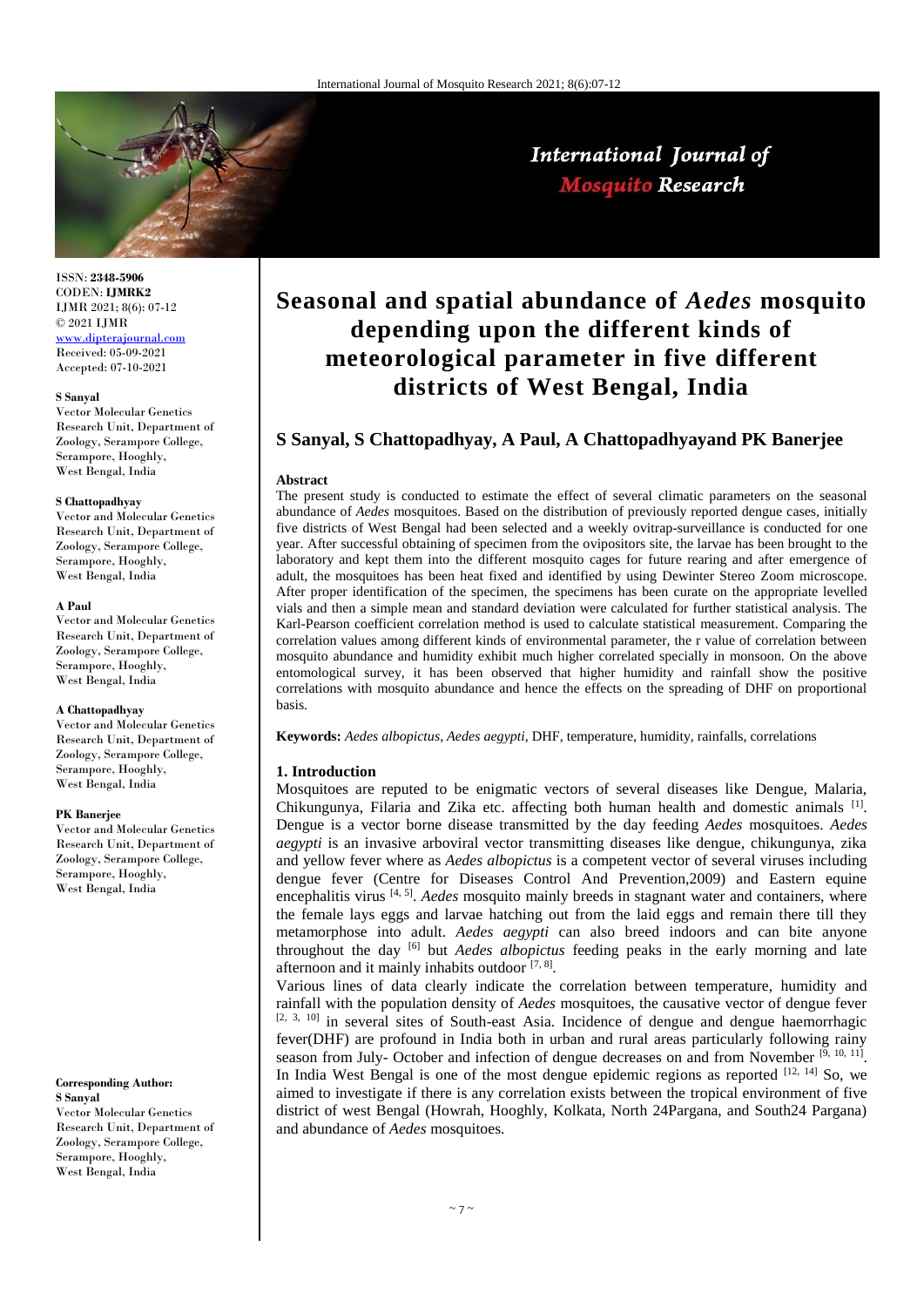## **2. Materials and Methods**

In the present study, five districts of South Bengal were selected based on outbreak of dengue fever in the last two years. The larvae of *Ae*. *albopictu*s were sampled from August 2018 to July 2019.

Larval stages of *Ae. albopictus* and *Ae*. *aegypti (*field generation,  $F_0$ ) were collected from domestic container (tank) and peri domestic containers (plastic container, plastic bucket, plastic tub and food container of cow) and brought into the laboratory. Larvae were taken to the laboratory and their development (Larva-pupa- adult) occurs in the colony culture cage. The emerged adults were killed with ether and were identified as per the key of Leslie Rios *et al.*, 2004<sup>[14]</sup>.

## **2.1 Collection sites**



**Fig 1:** Map representing the collection sites of study area

# **2.2 Descriptions of collection sites**

| <b>Table 1:</b> Descriptions of collection sites |  |  |  |  |  |  |
|--------------------------------------------------|--|--|--|--|--|--|
|--------------------------------------------------|--|--|--|--|--|--|

| <b>District</b>   | <b>Site of collections</b>                    | <b>Latitude Longitude</b> |
|-------------------|-----------------------------------------------|---------------------------|
|                   | Serampore                                     | 22.7505°N 88.3406°E       |
| Hooghly           | Mogra                                         | 22.9870°N 88.3773°E       |
| Howrah            | Shibpore                                      | 22.5713°N 88.3109°E       |
| Kolkata           | Taltal(CentralKolkata)                        | 22.5614°N 88.3584°E       |
|                   | ParnashreePally, (Behala) 22.5062°N 88.3018°E |                           |
|                   | Diamond Harbour                               | 22.1987°N 88.2023°E       |
| South 24 Parganas | Budge budge                                   | 22.4700°N 88.1646°E       |
|                   | Dunlop                                        | 22.6519°N 88.3786°E       |
|                   | Dumdum Cantonment                             | 22.6345°N 88.4198°E       |
| North 24 Parganas | Birati                                        | 22.6636°N 88.4273°E       |
|                   | Madhyamgram                                   | 22.6924°N 88.4653°E       |
|                   | <b>Barasat</b>                                | 22.7248°N 88.4789°E       |
|                   | <b>Ashok Nagar</b>                            | 22.8384°N 88.6196°E       |

## **2.3 Collection of Larvae**

Larvae were collected using glass droppers and were reared in the laboratory insectaries. Larvae were fed on biscuits pipettes on shallow plastic Petri plate with water which was changed daily until they pupated. Pupae were taken using same glass droppers and kept into the water in small container within mosquito cages. Emergence of adults from pupae occurred within the cage in 2-3 days.

# **2.4 Identification of species based on the external morphology**

The Olympus microscope (XL) and a Dewinter stereo zoom microscope were used for the identification of the specimen. The collected larvae have been reared up to adult stage in the water taken from water bodies of the studied areas and specimens have been identified [13].

## **3. Observations**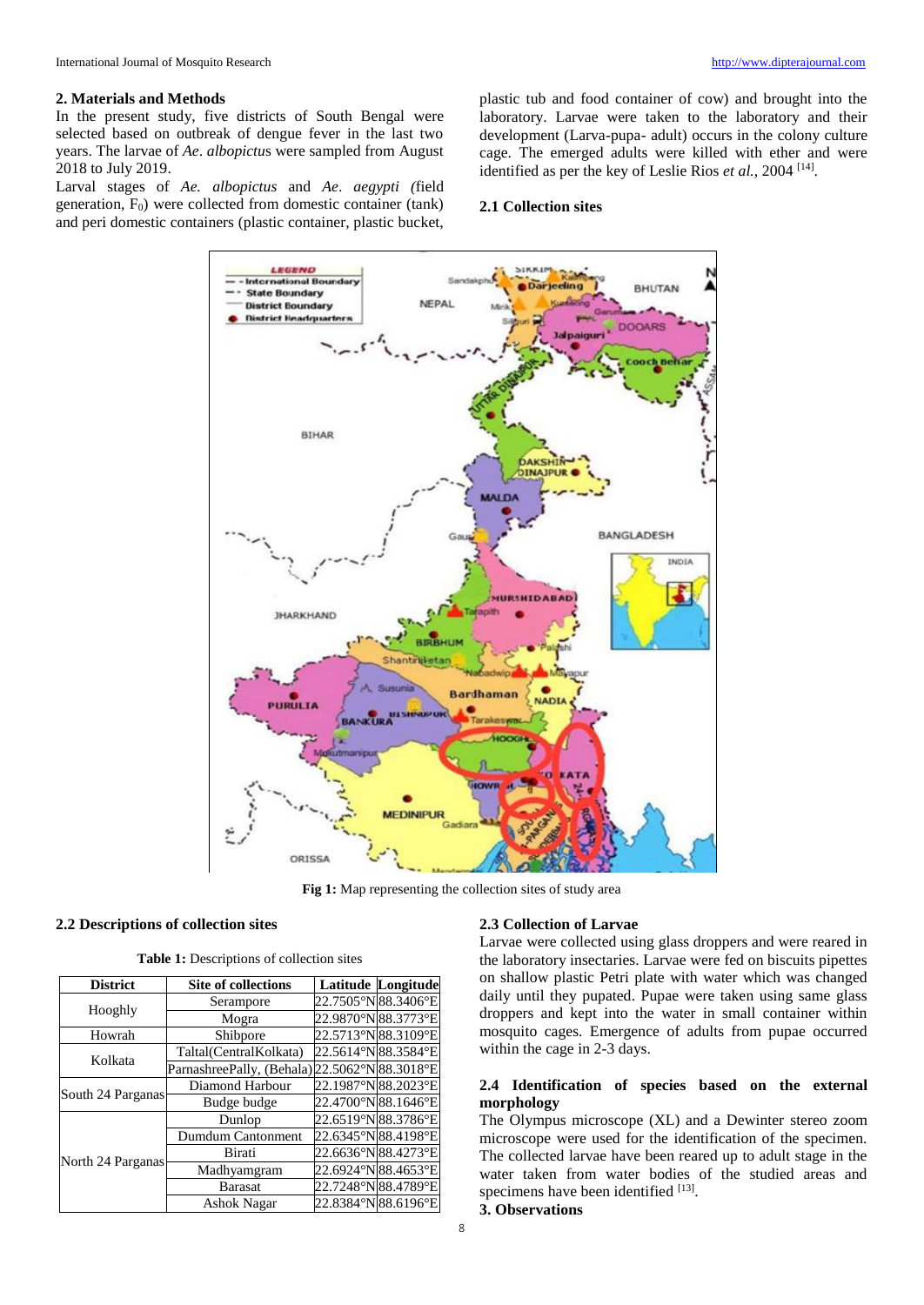The field work has been undertaken during the month August 2018 to July 2019 in the following areas- Howrah (Shibpore, Santragachhi), Kolkata (Taltala, Behala), North 24 Pargana (Dunlop, Khardaha, Madhyamgram, Birati, Dumdum cantonment, Ashok Nagar, Barasat), Hooghly (Magra, Serampore), South 24 Pargana (Garia, Diamond Harbour). The larvae of *Aedes aegypti* and *Aedes albopictus* mosquitoes were collected from these areas. Larval stages of *Aedes albopictus* and *Aedes aegypti*(field generation, F<sub>0</sub>) were collected from domestic container (tank) and peri domestic containers (plastic container, plastic bucket, plastic tub and food container, broken pot, waist tyre, and cement tub of cattle shed. The collected larvae were brought to the laboratory and their developmental (Egg-Larva-pupa- adult) process occurs in the colony culture cage. The emerged adults were killed with ether and were identified by using the key  $[4, 6]$ <sup>12]</sup>. The morphological variations (mouthparts, wings and colouration of abdomen) are observed by binocular and

Compound light microscope  $[14]$ . The Collected data are given in the table below:

| <b>Table 2:</b> Seasonal abundance of Larvae of <i>Aedes</i> mosquitoes of five |  |
|---------------------------------------------------------------------------------|--|
| districts in South Bengal (Duration: August 2018-July 2019)                     |  |

| Month<br>$(2018-2019)$ |    |     | KolkataHowrahHooghly | S.24<br>Parganas | N.24<br>Parganas | Mean  |
|------------------------|----|-----|----------------------|------------------|------------------|-------|
| August                 | 96 | 134 | 178                  | 112              | 191              | 142.2 |
| September              | 87 | 96  | 170                  | 89               | 159              | 120.2 |
| October                | 24 | 13  | 25                   | 31               | 26               | 23.8  |
| November               | 16 | 19  | 30                   | 4                | 10               | 15.8  |
| December               | 17 | 15  | 17                   | 8                | 19               | 15.2  |
| January                | 11 | 13  | 9                    | 8                | 7                | 9.6   |
| February               | 16 | 15  | 12                   | 11               | 9                | 12.6  |
| March                  | 10 | 14  | 10                   | 18               | 26               | 15.6  |
| April                  | 46 | 15  | 30                   | 57               | 23               | 34.2  |
| May                    | 46 | 38  | 69                   | 77               | 70               | 60    |
| June                   | 49 | 45  | 71                   | 87               | 68               | 64    |
| July                   | 78 | 56  | 93                   | 107              | 156              | 98    |

**Table 3:** Emergence chart of adults from the collected larvae (Duration: August 2018-July 2019)

| Month      | Kolkata        |         | Howrah   |                | Hooghly      |                | N:24 Pargana |         | S:24 Pargana |                |
|------------|----------------|---------|----------|----------------|--------------|----------------|--------------|---------|--------------|----------------|
|            | Ae. albo       | Ae. aeg | Ae. albo | Ae. aeg        | Ae. albo     | Ae. aeg        | Ae. albo     | Ae. aeg | Ae. albo     | Ae. aeg        |
| August     | 20             | 67      | 90       | 33             | 134          | 23             | 11           | 158     | 68           | 32             |
| September  | 17             | 55      | 55       | 16             | 106          | 37             | 33           | 102     | 58           | 17             |
| October    | 8              | 12      | ┑        | 4              | 15           | 6              | 6            | 17      | 18           | 11             |
| November   | 4              | 8       | 10       | $\overline{5}$ | 17           | $\mathbf{r}$   | 4            | 5       | 4            | $\theta$       |
| December   | $\overline{4}$ | 12      | ┑        | 5              | 14           | $\overline{c}$ | 2            | 15      | 6            | $\overline{2}$ |
| January    | $\overline{2}$ | 7       | 7        | 3              | $\mathbf{r}$ | $\Omega$       | $\theta$     | ⇁       |              | 3              |
| February   | 3              | 11      | 9        | 4              | 8            | $\overline{c}$ | $\Omega$     | 8       |              | 4              |
| March      | 5              | 5       | 8        | 3              | 4            | 3              | 9            | 16      | 8            | 6              |
| April      | 13             | 29      | ┑        | 6              | 22           | 5              | 4            | 17      | 43           | 10             |
| May        | 11             | 30      | 23       | 13             | 55           | 9              | 23           | 42      | 41           | 33             |
| June       | 15             | 31      | 32       | 9              | 58           | $\mathbf{r}$   | 14           | 49      | 47           | 36             |
| July       | 23             | 49      | 47       | $\mathbf{7}$   | 67           | 21             | 41           | 108     | 73           | 29             |
| Total      | 125            | 316     | 302      | 108            | 507          | 122            | 147          | 544     | 375          | 183            |
| Percentage | 4.58           | 11.58   | 11.1     | 3.96           | 18.58        | 4.47           | 5.4          | 19.93   | 13.74        | 6.71           |



**Fig 2:** Diagrammatic representation of two different *Aedes* mosquitoes in five district of West Bengal

This research programme was conducted in rainy and dry seasons for an entire one-year period, since August 2018 to July 2019. The data were collected from different places, biotopes and natural habitat of mosquitoes of five districts of West Bengal that have already mentioned in above. A report of state health department has revealed that 44,852 dengue cases were reported from various southern districts of west Bengal and Kolkata (Businesses Standard, by press Trust of



**Fig 3:** Pie chart is depicting abundance of two different *Aedes* mosquitoes in West Bengal

India, November12, 2019). Therefore, these threatened reports provoked researchers to investigate the population census of the actions as well as the surveyed areas has been marked as endemic region of DHF by the govt.

The observed/ collected data are furnished in the tables (Table: 3, 4, 5) given below: This survey was conducted in West Bengal based on DHF outbreak in past few years. (DHF report: Source Health and Family Welfare dept).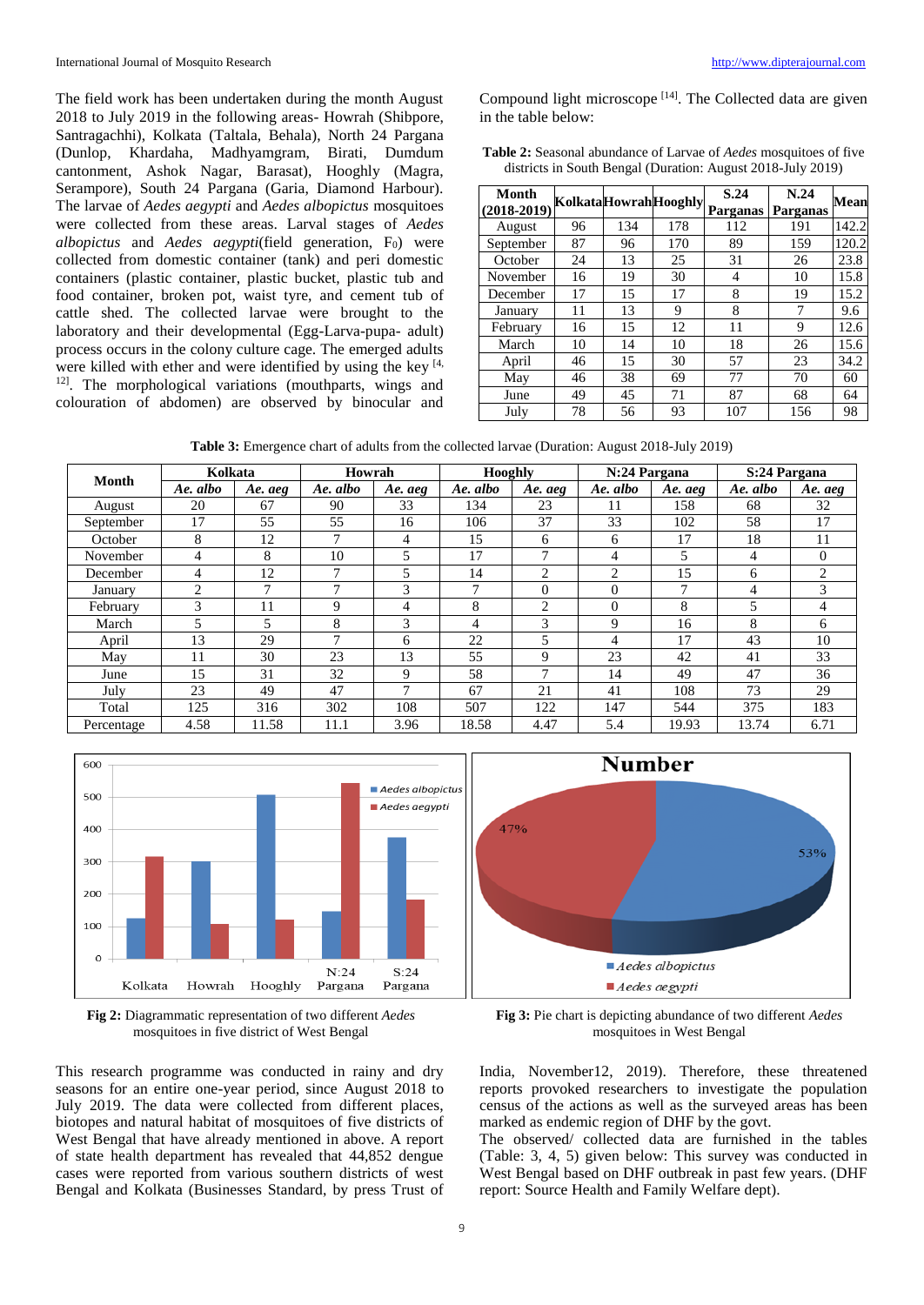| Table 4: Temperatures (°C) of five districts in South Bengal (Duration: August 2018-July 2019) |  |  |  |  |  |
|------------------------------------------------------------------------------------------------|--|--|--|--|--|
|------------------------------------------------------------------------------------------------|--|--|--|--|--|

| Month     | Kolkata      | Howrah         | <b>Hooghly</b> |              | S.24 Parganas N.24 Parganas | Mean             |
|-----------|--------------|----------------|----------------|--------------|-----------------------------|------------------|
| August    | $28.6^\circ$ | $28.6^\circ$   | $28.8^\circ$   | $28.6^\circ$ | $29.5^\circ$                | 28.875°          |
| September | $28.9^\circ$ | $28.8^\circ$   | $29.0^\circ$   | $28.9^\circ$ | $29.0^\circ$                | 28.925°          |
| October   | $27.4^\circ$ | $27.5^\circ$   | $27.4^\circ$   | $27.4^\circ$ | $27.5^\circ$                | $27.450^{\circ}$ |
| November  | $23.3^\circ$ | $23.4^\circ$   | $23.4^\circ$   | $23.4^\circ$ | $24.5^\circ$                | $23.675^{\circ}$ |
| December  | $19.5^\circ$ | $19.6^\circ$   | $19.6^\circ$   | $19.6^\circ$ | $20.0^\circ$                | $19.700^{\circ}$ |
| January   | $19.5^\circ$ | $19.6^\circ$   | $19.5^\circ$   | $19.7^\circ$ | $19.0^\circ$                | $19.450^{\circ}$ |
| February  | $22.0^\circ$ | $22.1^{\circ}$ | $22.0^\circ$   | $22.2^\circ$ | $22.5^\circ$                | $22.200^{\circ}$ |
| March     | $27.0^\circ$ | $27.2^{\circ}$ | $27.2^{\circ}$ | $27.0^\circ$ | $27.5^\circ$                | $27.225^{\circ}$ |
| April     | $29.9^\circ$ | $30.0^\circ$   | $30.1^\circ$   | $29.9^\circ$ | $30.0^\circ$                | $30.000^\circ$   |
| May       | $30.4^\circ$ | $30.5^\circ$   | $30.6^\circ$   | $30.3^\circ$ | $30.5^\circ$                | $30.475^{\circ}$ |
| June      | $29.7^\circ$ | $29.8^\circ$   | $29.9^\circ$   | $29.7^\circ$ | $30.0^\circ$                | $29.850^{\circ}$ |
| July      | $28.9^\circ$ | $28.8^\circ$   | $28.9^\circ$   | $28.8^\circ$ | $29.0^\circ$                | 28.875°          |

| Table 5: Relative Humidity (percentage) of five districts in South Bengal (Duration: August 2018-July 2019) |  |  |
|-------------------------------------------------------------------------------------------------------------|--|--|
|-------------------------------------------------------------------------------------------------------------|--|--|

| <b>Month</b> | Kolkata | Howrah | Hooghly |    | S.24 Parganas   N.24 Parganas | Mean |
|--------------|---------|--------|---------|----|-------------------------------|------|
| August       | 83      | 81     | 82      | 84 | 82                            | 82.4 |
| September    | 81      | 82     | 83      | 84 | 83                            | 82.6 |
| October      | 73      | 74     | 76      | 78 | 79                            | 76   |
| November     | 73      | 69     | 70      | 72 | 69                            | 70.6 |
| December     | 73      | 70     | 71      | 72 | 70                            | 71.2 |
| January      | 69      | 68     | 69      | 71 | 69                            | 69.2 |
| February     | 65      | 63     | 64      | 66 | 62                            | 64   |
| March        | 62      | 60     | 65      | 63 | 64                            | 62.8 |
| April        | 69      | 68     | 70      | 70 | 72                            | 69.8 |
| May          | 70      | 70     | 71      | 73 | 70                            | 70.8 |
| June         | 79      | 76     | 77      | 80 | 81                            | 78.6 |
| July         | 83      | 81     | 85      | 84 | 82                            | 83   |

**Table 6:** Rainfall (mm) of five districts in South Bengal (Duration: August 2018-July 2019)

| Month     | Kolkata | Howrah | Hooghly |     | S.24 Parganas N.24 Parganas | Mean  |
|-----------|---------|--------|---------|-----|-----------------------------|-------|
| August    | 334     | 341    | 332     | 322 | 298                         | 325.4 |
| September | 305     | 313    | 323     | 291 | 281                         | 302.6 |
| October   | 141     | 141    | 138     | 143 | 133                         | 278.4 |
| November  | 26      | 26     | 25      | 27  | 21                          | 25    |
| December  | ┑       | 7      | 5       | 6   | 4                           | 5.8   |
| January   | 14      | 12     | 13      | 15  | 14                          | 13.6  |
| February  | 22      | 18     | 20      | 19  | 16                          | 19    |
| March     | 28      | 34     | 26      | 27  | 24                          | 27.8  |
| April     | 42      | 51     | 49      | 48  | 48                          | 47.6  |
| May       | 126     | 127    | 127     | 107 | 97                          | 116.8 |
| June      | 301     | 304    | 312     | 279 | 274                         | 294   |
| July      | 375     | 370    | 352     | 361 | 314                         | 354.4 |

# **4. Calculations**

The Karl Pearson's Coefficient of correlation was used to calculate the R-value of different statistical analysis. Thecorrelation between temperature, humidity, and rainfall and mosquito abundance is depicted on the tables (Table: 6, 7, 8) and figures(Fig No:4,5,6) given below.

**Table 7:** Correlations between abundance of *Aedes* mosquitoes and Humidity (percentage)

| <b>Month</b> | <b>Humidity</b> | <b>Abundance of Larvae</b> | Correlation value $(r)$ |
|--------------|-----------------|----------------------------|-------------------------|
| August       | 82.4            | 142.2                      |                         |
| September    | 82.6            | 120.2                      |                         |
| October      | 76              | 23.8                       |                         |
| November     | 70.6            | 15.8                       |                         |
| December     | 71.2            | 15.2                       |                         |
| January      | 69.2            | 9.6                        | 0.84783533              |
| February     | 64              | 12.6                       |                         |
| March        | 62.8            | 15.6                       |                         |
| April        | 69.8            | 34.2                       |                         |
| May          | 70.8            | 60                         |                         |
| June         | 78.6            | 64                         |                         |
| July         | 83              | 98                         |                         |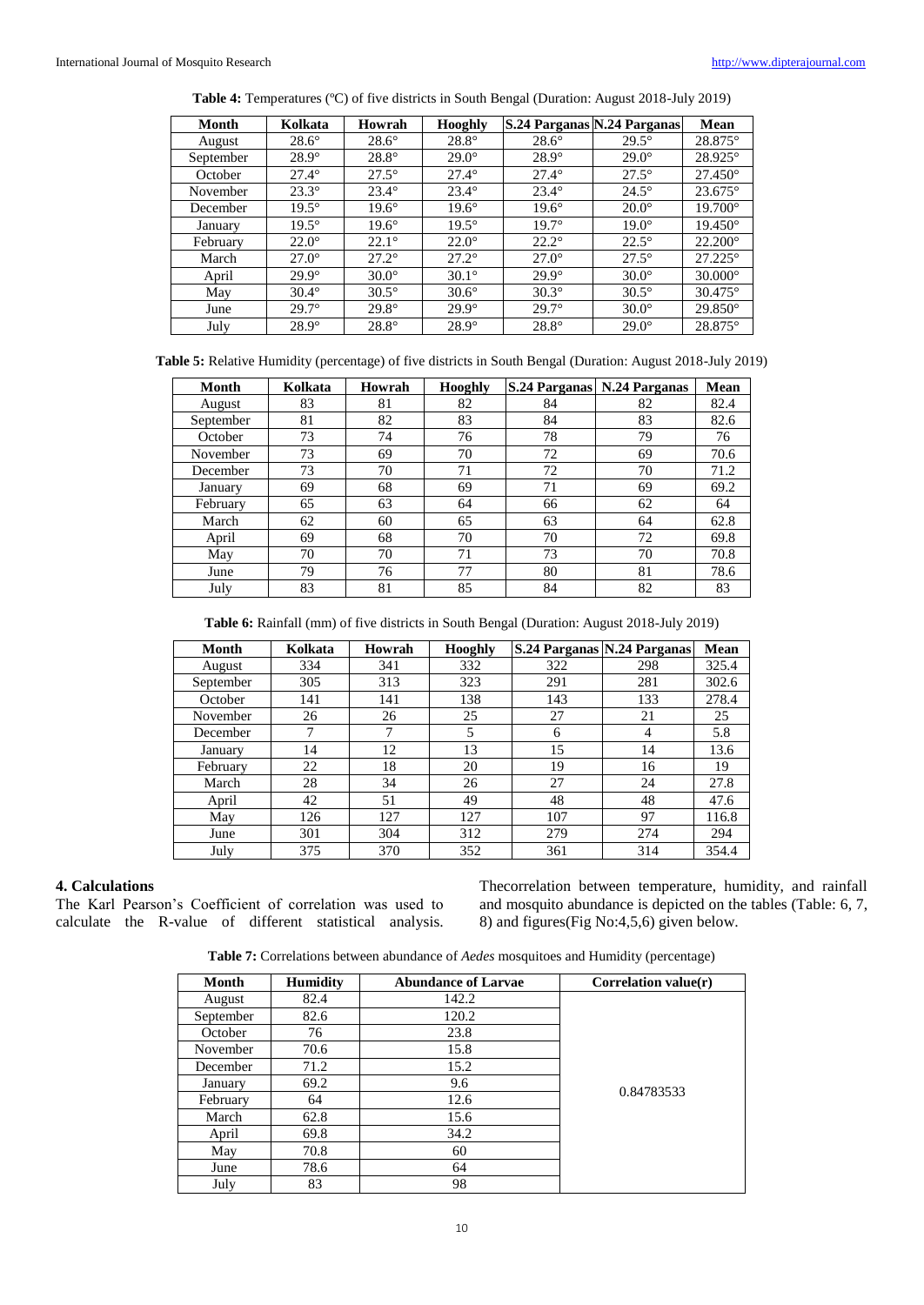**Table 8:** Correlations between Abundance of *Aedes* mosquitoes and Annual Temperature (ºC)

| Month     | <b>Temperature</b> | <b>Abundance of Larvae</b> | Correlation value $(r)$ |
|-----------|--------------------|----------------------------|-------------------------|
| August    | 28.875             | 142.2                      |                         |
| September | 28.928             | 120.2                      |                         |
| October   | 27.45              | 23.8                       |                         |
| November  | 23.675             | 15.8                       |                         |
| December  | 19.7               | 15.2                       |                         |
| January   | 19.45              | 9.6                        | 0.61410824              |
| February  | 22.2               | 12.6                       |                         |
| March     | 27.225             | 15.6                       |                         |
| April     | 30                 | 34.2                       |                         |
| May       | 30.475             | 60                         |                         |
| June      | 29.85              | 64                         |                         |
| July      | 28.875             | 98                         |                         |

**Table 9:** Correlations between Abundance of *Aedes* mosquitoes and mean Rainfall (mm)

| Month     | Rainfall(mm) | <b>Abundance of Larvae</b> | Correlation value $(r)$ |
|-----------|--------------|----------------------------|-------------------------|
| August    | 325.4        | 142.2                      | 0.81935826              |
| September | 302.6        | 120.2                      |                         |
| October   | 278.4        | 23.8                       |                         |
| November  | 25           | 15.8                       |                         |
| December  | 5.8          | 15.2                       |                         |
| January   | 13.6         | 9.6                        |                         |
| February  | 19           | 12.6                       |                         |
| March     | 27.8         | 15.6                       |                         |
| April     | 47.6         | 34.2                       |                         |
| May       | 116.8        | 60                         |                         |
| June      | 294          | 64                         |                         |
| July      | 354.4        | 98                         |                         |





**Fig 4:** Line diagram representing the correlation between Humidity and *Aedes* abundance

**Fig 5:** Line diagram representing the correlation between Temperature and *Aedes* abundance



**Fig 6:** Line diagram representing the correlation between Mean rainfall and *Aedes* abundance

### **5. Results**

Abundance of *Aedes* sp. of five districts in South Bengal is high in monsoon season i.e., from July to September. After

September, the number of larvae starts decreasing and in winter i.e., from December to February, its abundance is lowest. Again, the number of larvae are tends to increase at